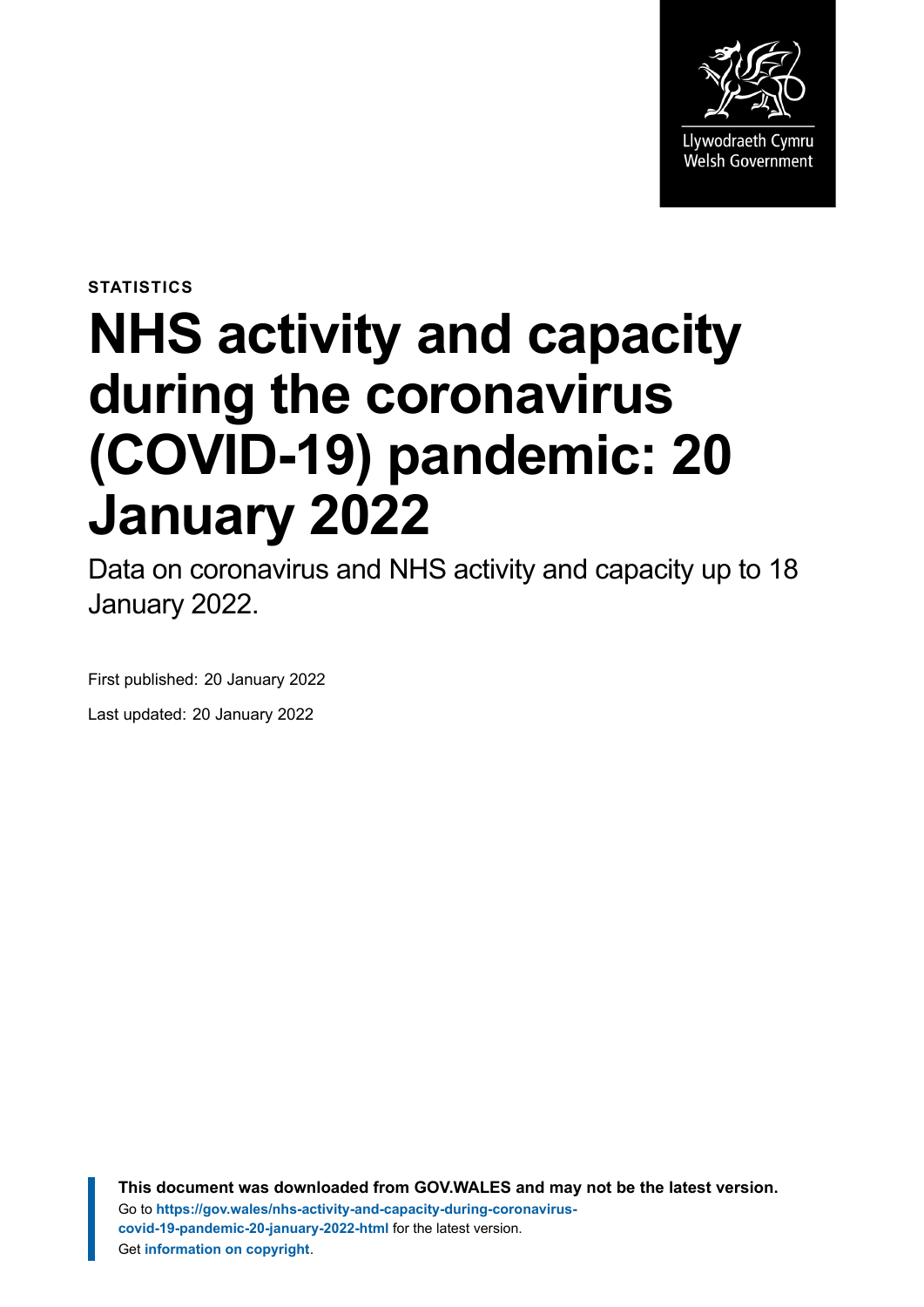# **Contents**

# <span id="page-1-0"></span>**Introduction**

In response to the coronavirus (COVID-19) pandemic, daily information on health care has been produced to support transparency and understanding of the NHS activity and capacity. The release includes figures on invasive ventilated beds by use, and admissions and hospitalisations of COVID-19 related patients.

# <span id="page-1-1"></span>**Main points**

- In the last 7 days, an average of 40 people a day were admitted to hospital with confirmed or suspected COVID-19. This is a decrease compared to the average of 48 for the week to 11 January 2022 and is at comparable levels to mid-March 2021 and mid-November 2021.
- As at 18 January 2022, 1,081 beds were occupied with COVID-19 related patients (confirmed, suspected and recovering), representing 12.7% of all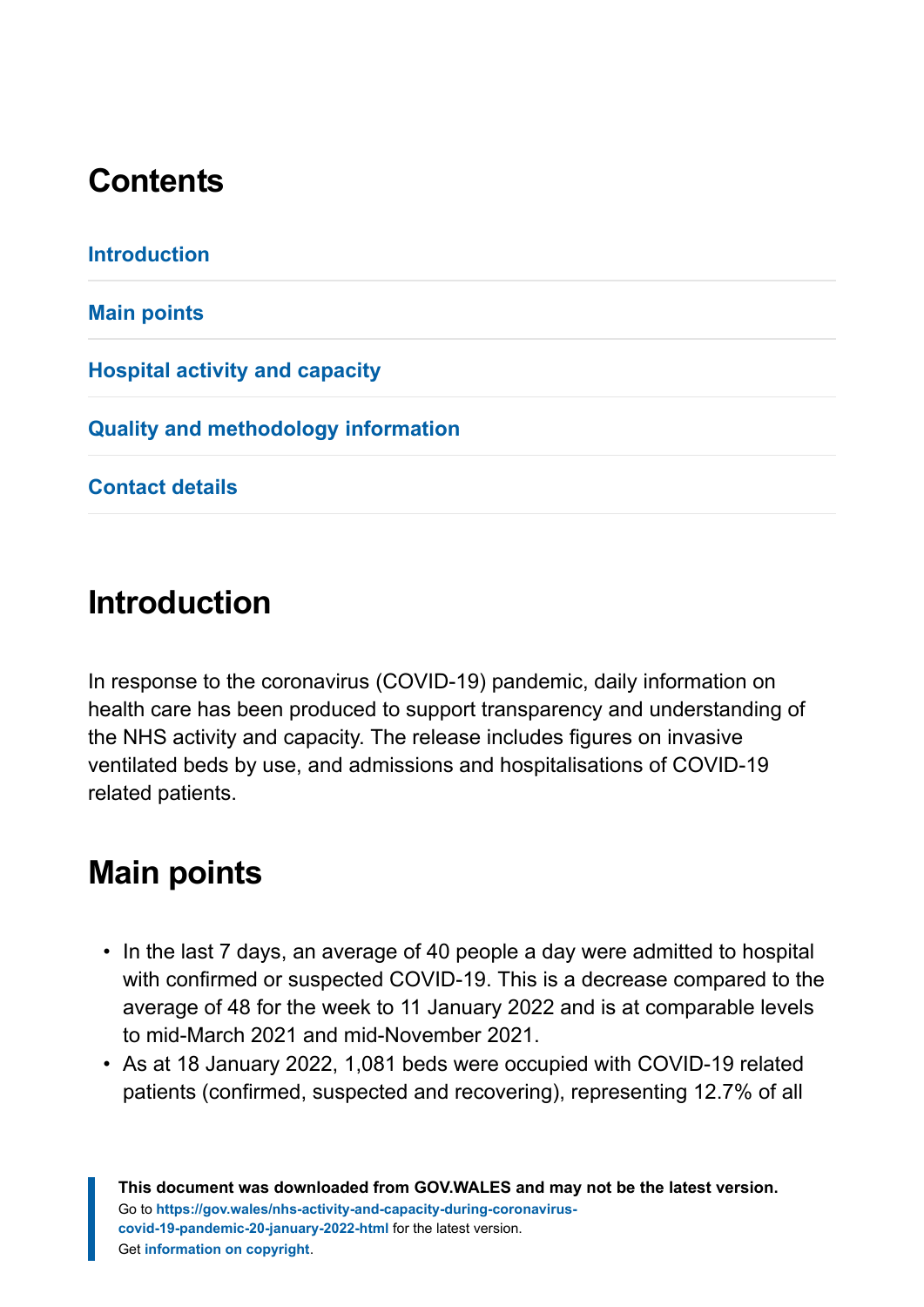hospitalisations. This is a decrease from 1,187 on 11 January 2022 (13.9% of all hospitalisations) and is at comparable levels to mid-March 2021.

- The number of beds occupied with COVID-19 related patients (confirmed, suspected and recovering) fluctuates. The number of COVID-19 related patients has decreased by 106 over the latest week. This was due to a decrease in confirmed (262 fewer occupied beds) and suspected (32 fewer occupied beds). The number of beds occupied with recovering patients increased by 188.
- As at 18 January 2022, 25 invasive ventilated beds were occupied with COVID-19 related patients (confirmed and suspected). This is a decrease compared to 31 invasive ventilated beds on 11 January 2022 and is at comparable levels to mid-August 2021 and mid-March 2021.

**[Accompanying tables](https://gov.wales/nhs-activity-and-capacity-during-coronavirus-covid-19-pandemic-20-january-2022)** for this release are available, including all the data shown below and also data concerning general and acute beds.

Statistics on NHS staff absence are available on **[StatsWales](https://statswales.gov.wales/Catalogue/Health-and-Social-Care/NHS-Hospital-Activity/nhs-activity-and-capacity-during-the-coronavirus-pandemic)** as well as all other statistics in this release.

Additionally, information on beds, hospitalisations and admissions is published on weekdays at 12pm, on **[StatsWales](https://statswales.gov.wales/Catalogue/Health-and-Social-Care/NHS-Hospital-Activity/nhs-activity-and-capacity-during-the-coronavirus-pandemic)** containing data up to the previous day. After 12pm on Thursdays, the data shown in this release will not contain the most up to date published data. However, this weekly release provides additional commentary on trends in the data.

The data are taken from management information and are subject to change. They have not been subject to the same validation processes undertaken for official statistics releases. Where available, the official statistics should continue to be considered the authoritative source of data. Please see the **[Chief](https://digitalanddata.blog.gov.wales/2020/06/04/chief-statisticians-update-measuring-people-in-hospital-and-some-thoughts-on-data-quality/) [Statistician's blog](https://digitalanddata.blog.gov.wales/2020/06/04/chief-statisticians-update-measuring-people-in-hospital-and-some-thoughts-on-data-quality/)** for more information on reporting management information, data quality and transparency.

# <span id="page-2-0"></span>**Hospital activity and capacity**

This section covers the number of admissions and hospitalisations of COVID-19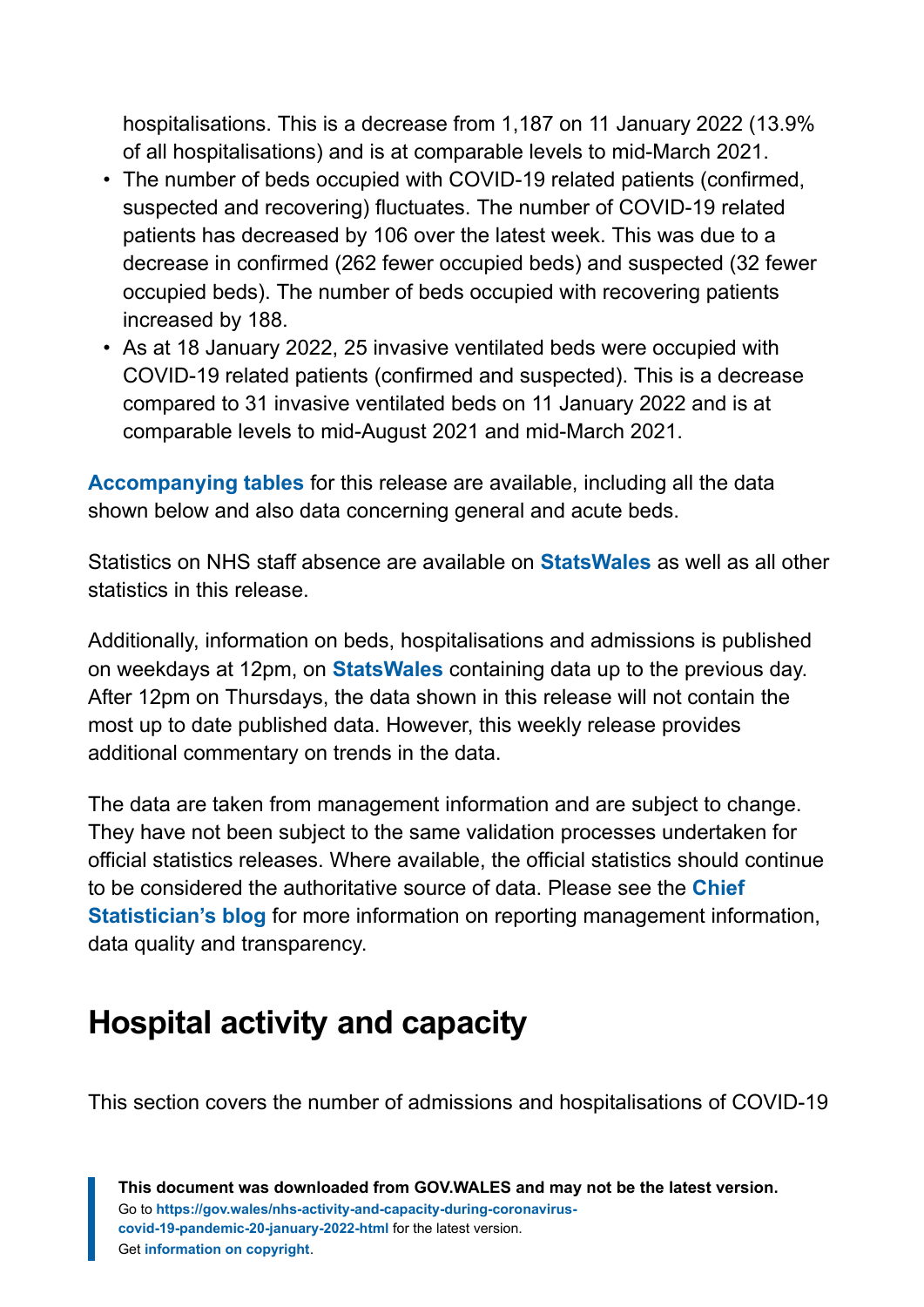related patients and invasive ventilated beds occupied with COVID-19 related patients, to support transparency and provide an understanding of NHS activity and capacity during the COVID-19 pandemic.

Hospital coverage has changed over time, please see the **[quality and](#page-9-0) [methodology information section](#page-9-0)** for more information.

## **Hospital admissions**

# Chart 1: Patients admitted to hospital as suspected or confirmed with COVID-19, from 1 April 2020



Source: Digital Health and Care Wales (DHCW)

#### **[Patients admitted to hospital as suspected or confirmed with COVID-19,](https://gov.wales/sites/default/files/statistics-and-research/2022-01/nhs-activity-and-capacity-during-the-coronavirus-covid-19-pandemic-20-January-2022-023.ods) [from 1 April 2020 \(MS Excel\)](https://gov.wales/sites/default/files/statistics-and-research/2022-01/nhs-activity-and-capacity-during-the-coronavirus-covid-19-pandemic-20-January-2022-023.ods)**

#### **Notes**

Admissions are the number of patients admitted to hospital within a 24-hour period from midnight to midnight each day, for example, 00:00 to 23:59 Monday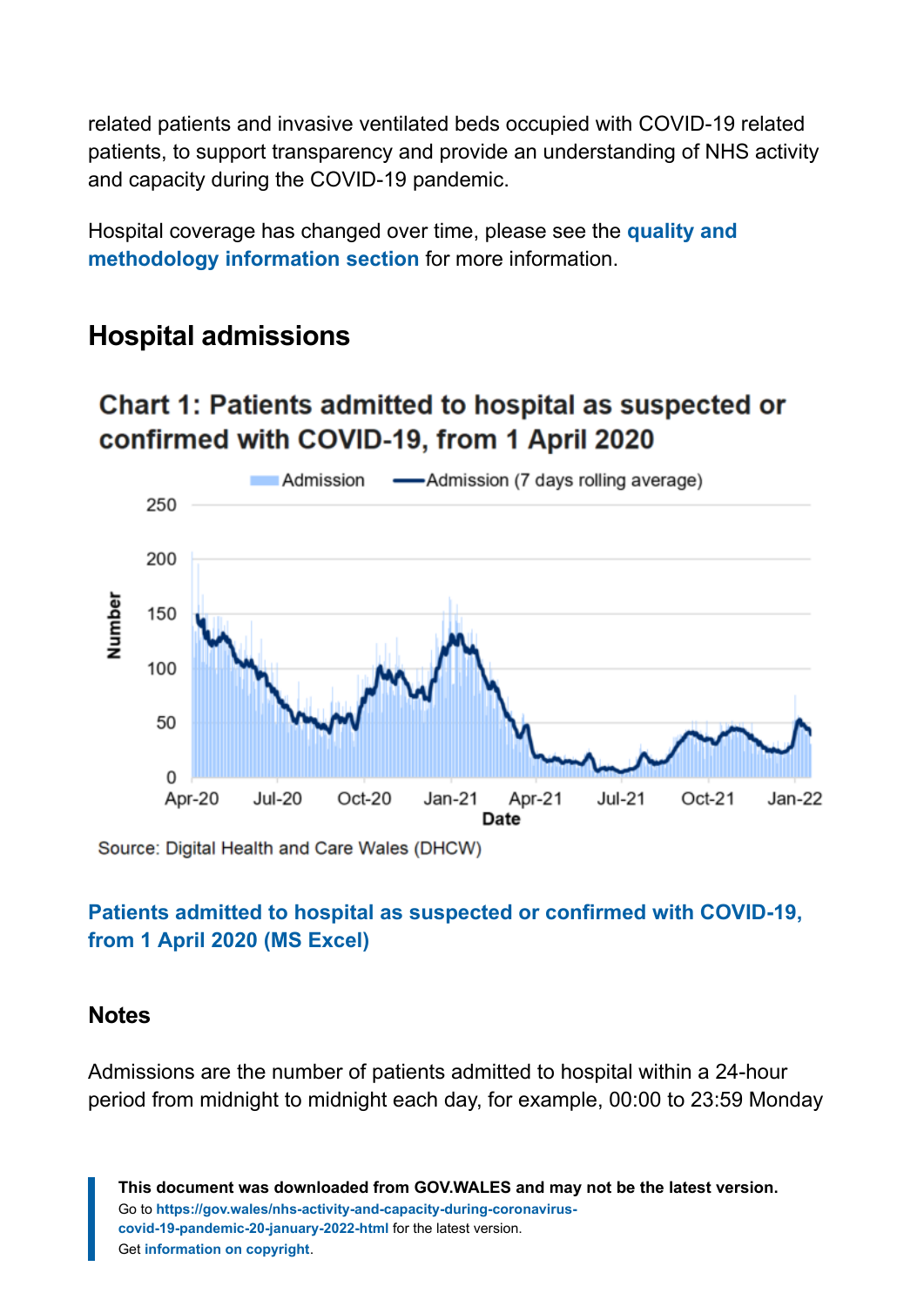to be reported on a Tuesday. COVID-19 related admissions include COVID-19 suspected or confirmed patients.

Please see the **[quality and methodology information section](#page-9-0)** for the complete set of notes and historical changes relating to admission figures.

### **Main points**

- The number of new daily admissions with suspected or confirmed COVID-19 fluctuates. Taking that into account, the 7 day rolling average generally decreased from January 2021 to June 2021, before increasing again until mid-September 2021. After a period of fluctuation, the average generally decreased between November 2021 and late December 2021. Following a sharp rise in early January 2022, the average has generally decreased.
- In the last 7 days, an average of 40 people a day were admitted to hospital with confirmed or suspected COVID-19. This is a decrease compared to the average of 48 for the week to 11 January 2022 and is at comparable levels to mid-March 2021 and mid-November 2021.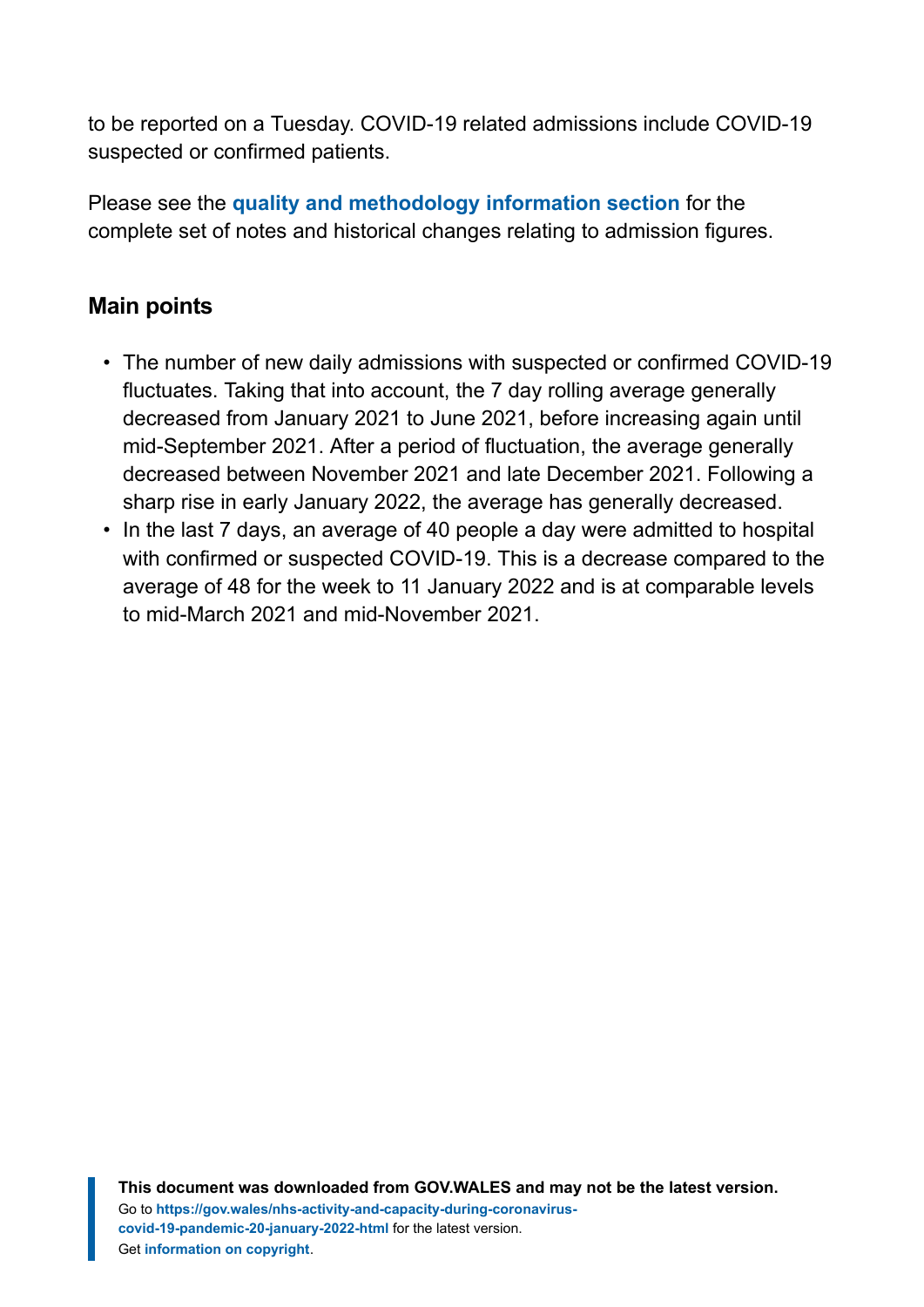# **Hospitalisations**

#### ■ Confirmed COVID-19 ■ Suspected COVID-19 ■ Recovering COVID-19  $(a)$   $(b)(c)$ 3.500 3.000 2.500  $\frac{1}{2}$  2,000<br> $\frac{1}{2}$  1,500 1.000 500  $\Omega$  $Oct-20$ Apr-20  $Jul-20$  $Jan-21$  $Jul-21$  $Oct-21$  $Jan-22$ Apr-21 Date

# Chart 2: Number of people in hospital as suspected, confirmed or recovering with COVID-19, from 1 April 2020

Source: Digital Health and Care Wales (DHCW)

(a) From 23 April 2020, data from community hospitals are included.

(b) From 26 May 2020, a new category for recovering patients was introduced.

(c) From 7 June 2020, Aneurin Bevan started reporting recovering patients but these were previously captured in the confirmed COVID-19 category.

#### **[Number of people in hospital as suspected, confirmed or recovering with](https://gov.wales/sites/default/files/statistics-and-research/2022-01/nhs-activity-and-capacity-during-the-coronavirus-covid-19-pandemic-20-January-2022-023.ods) [COVID-19, from 1 April 2020 \(MS Excel\)](https://gov.wales/sites/default/files/statistics-and-research/2022-01/nhs-activity-and-capacity-during-the-coronavirus-covid-19-pandemic-20-January-2022-023.ods)**

#### **Notes**

Recovering patients was a category introduced on 26 May 2020 to capture patients who were COVID-19 positive in hospital and who showed no symptoms for 14+ days but remained in hospital on a COVID-19 treatment pathway, often for rehabilitation. There have been some differences in reporting by health boards in the time series which are outlined in more detail in the **[quality and](#page-9-0)**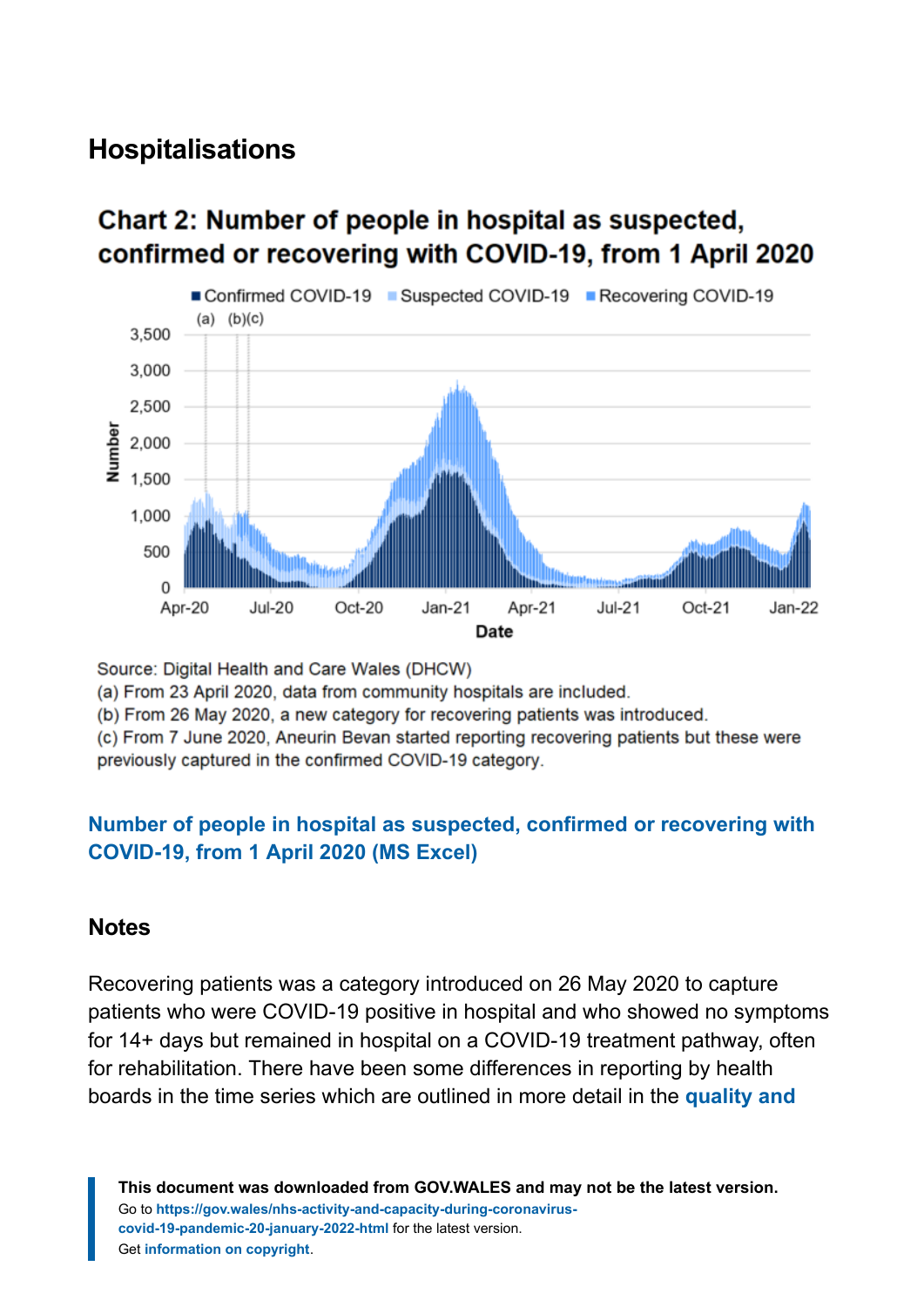#### **[methodology information section](#page-9-0)**.

Please see the **[Chief Statistician's blog](https://digitalanddata.blog.gov.wales/2020/06/04/chief-statisticians-update-measuring-people-in-hospital-and-some-thoughts-on-data-quality/)** for more information on reporting on recovering patients.

Please see the **[quality and methodology information section](#page-9-0)** for the complete set of notes and historical changes relating to hospitalisation figures.

#### **Main points**

- The total number of beds occupied with COVID-19 related patients (confirmed, suspected and recovering) increased from the end of September 2020 and reached its highest reported level on 12 January 2021 (2,879 patients). From January 2021 to June 2021, COVID-19 related patients generally decreased and reached the lowest reported levels on 30 June 2021 and 4 July 2021 at 86 patients.
- Between early July 2021 and early November 2021, the number of beds occupied with COVID-19 related patients generally increased, despite periods of stabilisation. Following this, the number of COVID-19 related hospitalisations generally decreased until late December 2021.
- From late December 2021, the number of beds occupied with COVID-19 related patients increased sharply, however, the number has decreased over the latest week.
- The number of confirmed COVID-19 patients and the number of recovering COVID-19 patients peaked at different times; with highest numbers of confirmed patients occurring early in January 2021 (1,643 on 4 January 2021) and highest numbers of recovering patients seen a few weeks later (1,192 on 31 January 2021).

#### **As at 18 January 2022**

• 1,081 beds were occupied with COVID-19 related patients (confirmed, suspected and recovering), representing 12.7% of all hospitalisations. Of these, 668 were confirmed COVID-19 patients, 24 were suspected COVID-19 patients and 389 were recovering patients. This is a decrease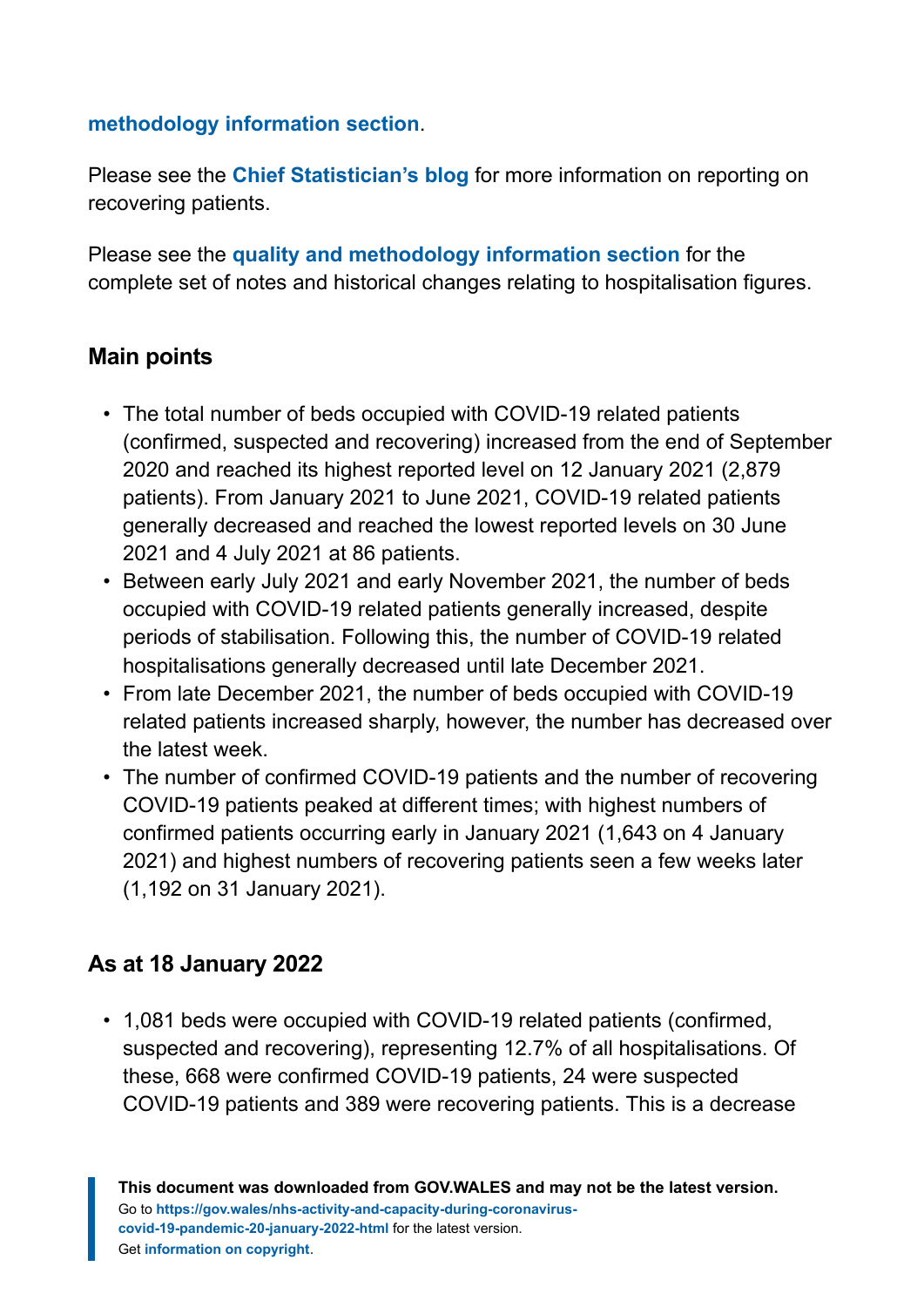from 1,187 on 11 January 2022 (13.9% of all hospitalisations) and is at comparable levels to mid-March 2021.

• The number of beds occupied with COVID-19 related patients (confirmed, suspected and recovering) fluctuates. The number of COVID-19 related patients has decreased by 106 over the latest week. This was due to a decrease in confirmed (262 fewer occupied beds) and suspected (32 fewer occupied beds). The number of beds occupied with recovering patients increased by 188.



# **Invasive ventilated beds**

# Chart 3: Number of invasive ventilated beds by use,

Source: Digital Health and Care Wales (DHCW)

(a) From June 2020, hospitals began closing some of the additional surge capacity that was previously put in place for the COVID-19 pandemic.

(b) From 19 October 2020 specialist critical care beds have been included.

(c) From 13 November 2020, only critical care beds that could be staffed are included.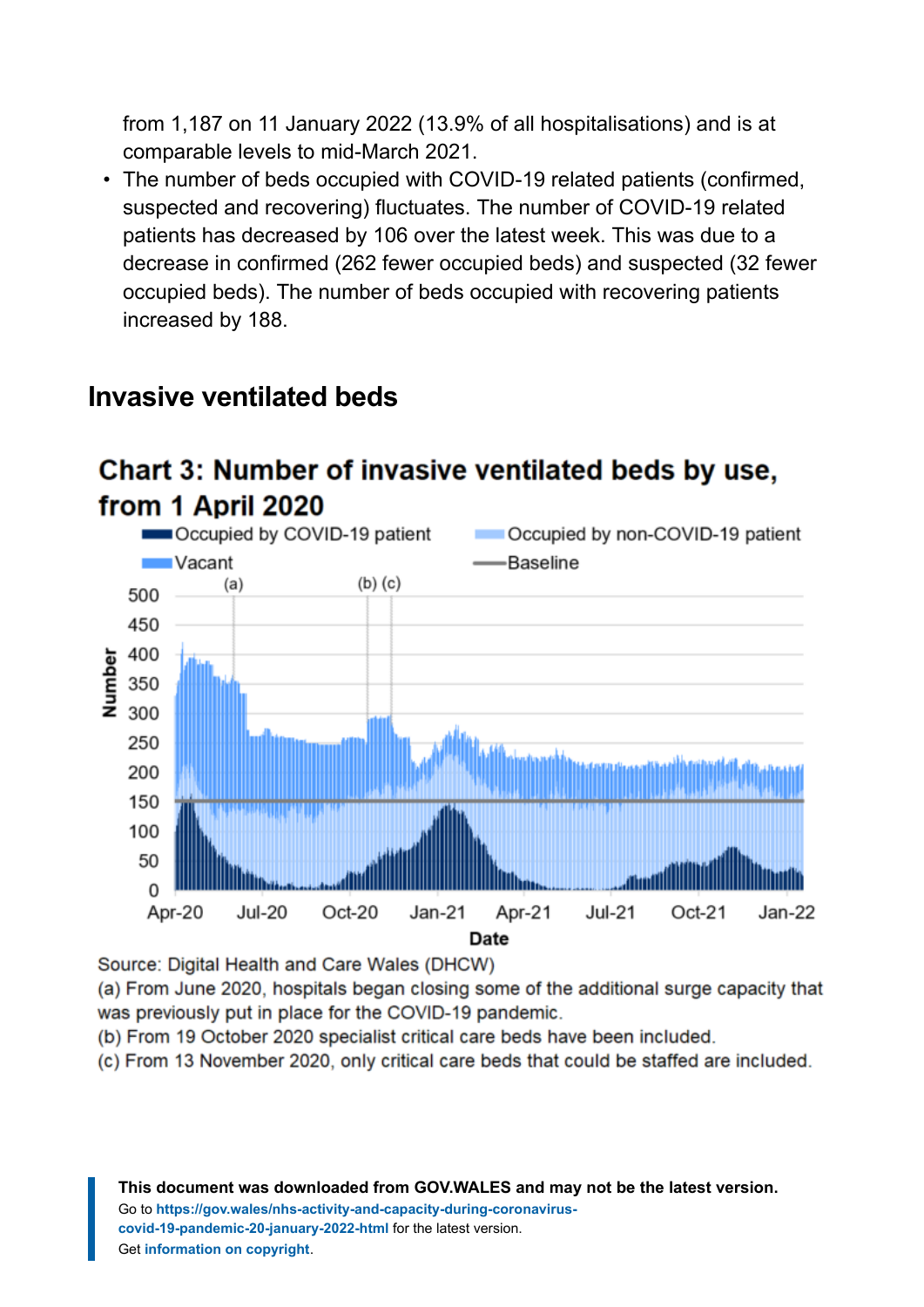#### **[Number of invasive ventilated beds by use, from 1 April 2020](https://gov.wales/sites/default/files/statistics-and-research/2022-01/nhs-activity-and-capacity-during-the-coronavirus-covid-19-pandemic-20-January-2022-023.ods) (MS Excel)**

#### **Notes**

Baseline relates to the number of beds that were available prior to the COVID-19 pandemic. There are usually 152 critical care beds available. Invasive ventilated beds include beds in and outside a critical care setting, and include surge capacity. COVID-19 patients in this chart include suspected, confirmed, and recovering COVID-19 patients. Between 26 May 2020 and 17 January 2021 some patients were categorised as 'recovering'. From 18 January 2021 these patients were categorised as confirmed COVID-19 patients. This change did not affect the overall number of COVID-19 related patients.

Please see the **[quality and methodology information section](#page-9-0)** for the complete set of notes and historical changes relating to the invasive ventilated beds figures.

#### **Main points**

- The number of invasive ventilated beds occupied with COVID-19 related patients generally increased from September 2020, reaching 150 on 12 January 2021. After this, the number decreased to its lowest levels since reporting began. Only 1 occupied invasive bed was reported for several days during May 2021 and June 2021.
- From late June 2021 to mid-September 2021, the number of invasive beds occupied with COVID-19 related patients increased to levels comparable to late February 2021. Despite daily fluctuations, the number of occupied invasive ventilated beds generally decreased from early November 2021 to late December 2021 and has remained relatively stable since.

### **As at 18 January 2022**

• 25 invasive ventilated beds were occupied with COVID-19 related patients (confirmed and suspected). This is 6 fewer beds compared to 31 occupied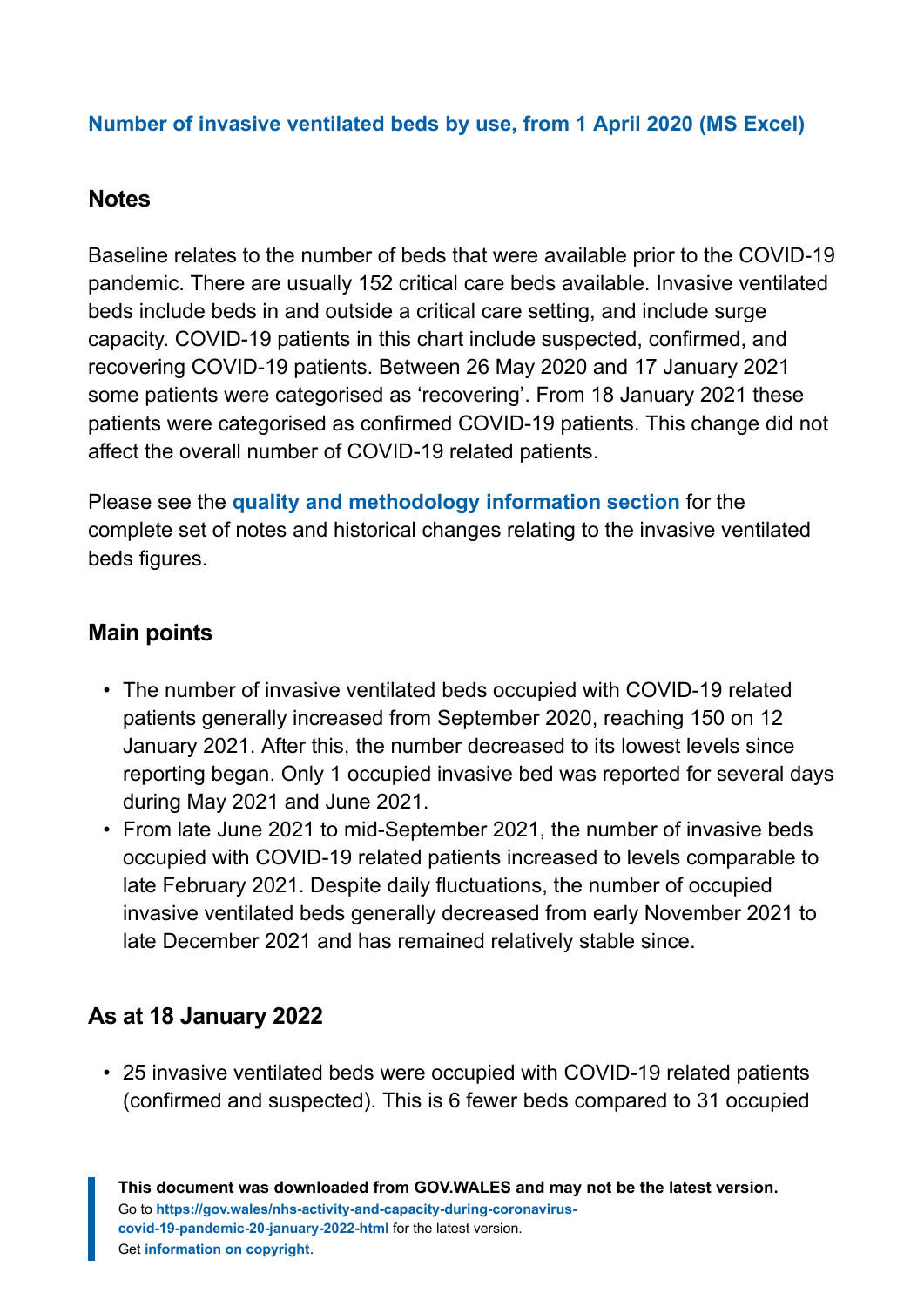beds on 11 January 2022.

- 146 invasive ventilated beds were occupied with non-COVID-19 related patients. This is 17 more beds compared to 129 occupied beds on 11 January 2022.
- There were 44 vacant invasive ventilated beds that could be staffed. This is 7 fewer beds compared to 51 vacant beds on 11 January 2022.

Information on healthcare presented in the **[UK Government COVID-19](https://coronavirus.data.gov.uk/) [dashboard](https://coronavirus.data.gov.uk/)** and in the **[Public Health Wales \(PHW\) dashboard](https://public.tableau.com/profile/public.health.wales.health.protection#!/vizhome/RapidCOVID-19virology-Public/Headlinesummary)** differ from this publication. Please see the **[quality and methodology information section](#page-9-0)** and the comparability with other publications section for more information.

# <span id="page-9-0"></span>**Quality and methodology information**

The data are taken from management information and are subject to change. They have not been subject to the same validation processes undertaken for official statistics releases. However, they are provided to support transparency and understanding of NHS activity at this time. The official statistics should continue to be considered the authoritative source of data.

Historic data are subject to revisions and therefore may differ slightly to previously published information.

# **Content changes to this publication**

From 17 June 2021, the content of this release changed, as outlined below.

#### **NHS staff absence and self-isolation rate**

This information is published each Tuesday on **[StatsWales](https://statswales.gov.wales/Catalogue/Health-and-Social-Care/NHS-Hospital-Activity/nhs-activity-and-capacity-during-the-coronavirus-pandemic)**. From 21 June 2021, we moved this collection from weekly to fortnightly, however due to increased demand for information on NHS staff absence this collection returned to weekly from 3 January 2022.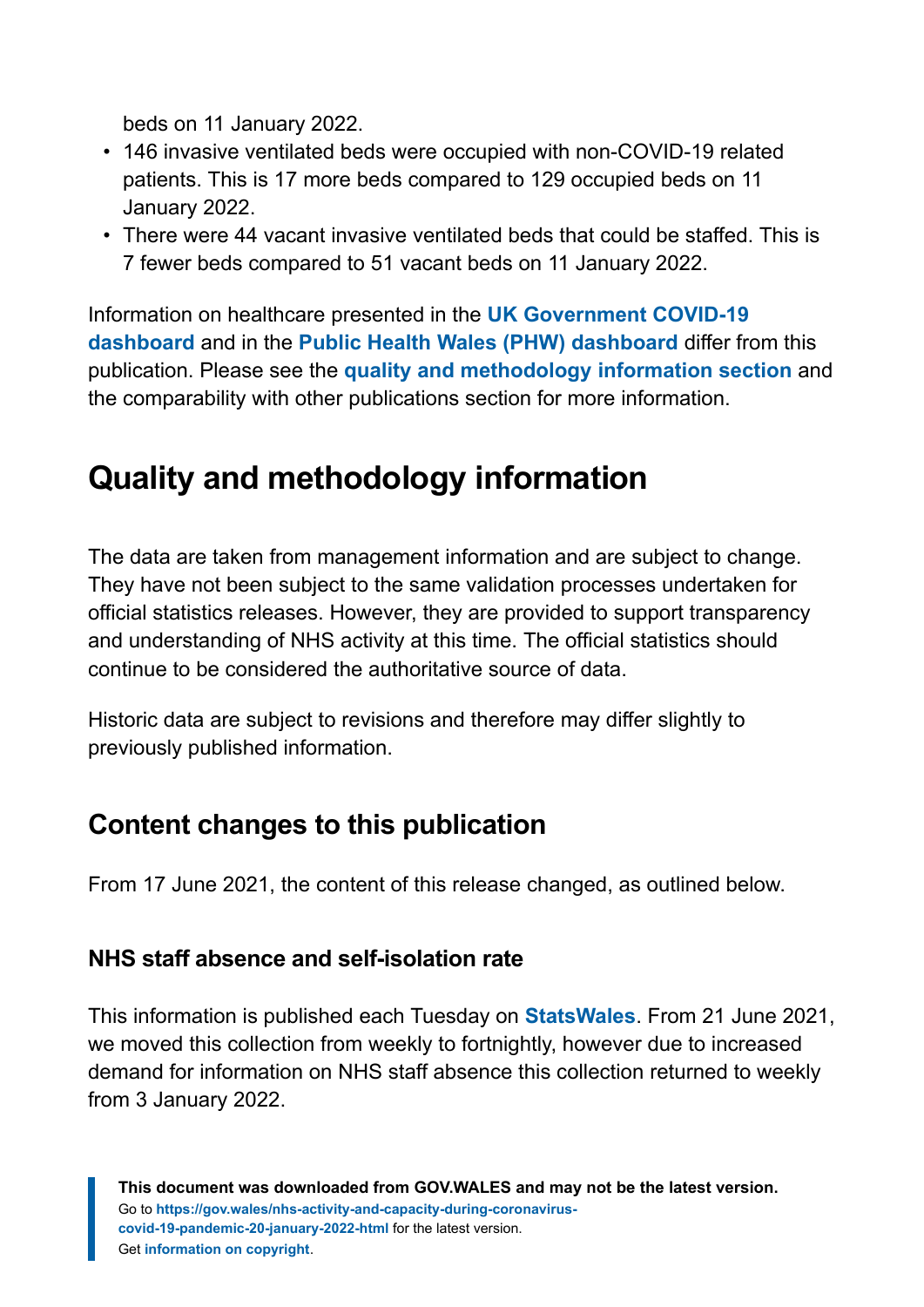#### **Attendances in NHS Wales' accident and emergency departments**

This information was published within this statistical release and also on StatsWales each Thursday. From 17 June 2021, we removed this section from the statistical release and no longer update this data on **[StatsWales](https://statswales.gov.wales/Catalogue/Health-and-Social-Care/NHS-Hospital-Activity/nhs-activity-and-capacity-during-the-coronavirus-pandemic/accidentandemergencydepartmentsattendances-by-date-localhealthboard)**.

At the start of the pandemic, official statistics on attendances at A&E departments were paused, and daily data taken from management information was introduced. However, official statistics on A&E attendances are once again published every month as part of the **[NHS activity and performance](https://gov.wales/nhs-activity-and-performance-summary)** statistical release. Also, in recent months the data shows that attendances are now similar levels to the 2015 to 2019 average.

#### **Calls made to 111 and NHS direct**

This was published each Thursday on **[StatsWales](https://statswales.gov.wales/Catalogue/Health-and-Social-Care/NHS-Hospital-Activity/nhs-activity-and-capacity-during-the-coronavirus-pandemic/numberof111andnhsdirectcalls-by-date)**. From 17 June 2021, we no longer update this data.

Calls to 111 and NHS direct are published by Public Health Wales on their **[Rapid](https://public.tableau.com/profile/public.health.wales.health.protection#!/vizhome/RapidCOVID-19virology-Public/Headlinesummary) [COVID-19 surveillance](https://public.tableau.com/profile/public.health.wales.health.protection#!/vizhome/RapidCOVID-19virology-Public/Headlinesummary)** dashboard. Information is available for all calls and the proportion of calls that are for any COVID-19 like symptoms. The information is available at health board level.

#### **Emergency ambulance calls, by date**

This was published each Thursday on **[StatsWales](https://statswales.gov.wales/Catalogue/Health-and-Social-Care/NHS-Hospital-Activity/nhs-activity-and-capacity-during-the-coronavirus-pandemic/emergencyambulancecalls-by-date)**. From 17 June 2021, we no longer update this data.

At the start of the pandemic, official statistic on emergency calls to the ambulance service were paused, and daily data taken from management information was introduced. However, official statistics on calls to the ambulance service are once again published every month as part of the **[NHS activity and](https://gov.wales/nhs-activity-and-performance-summary) [performance](https://gov.wales/nhs-activity-and-performance-summary)** statistical release.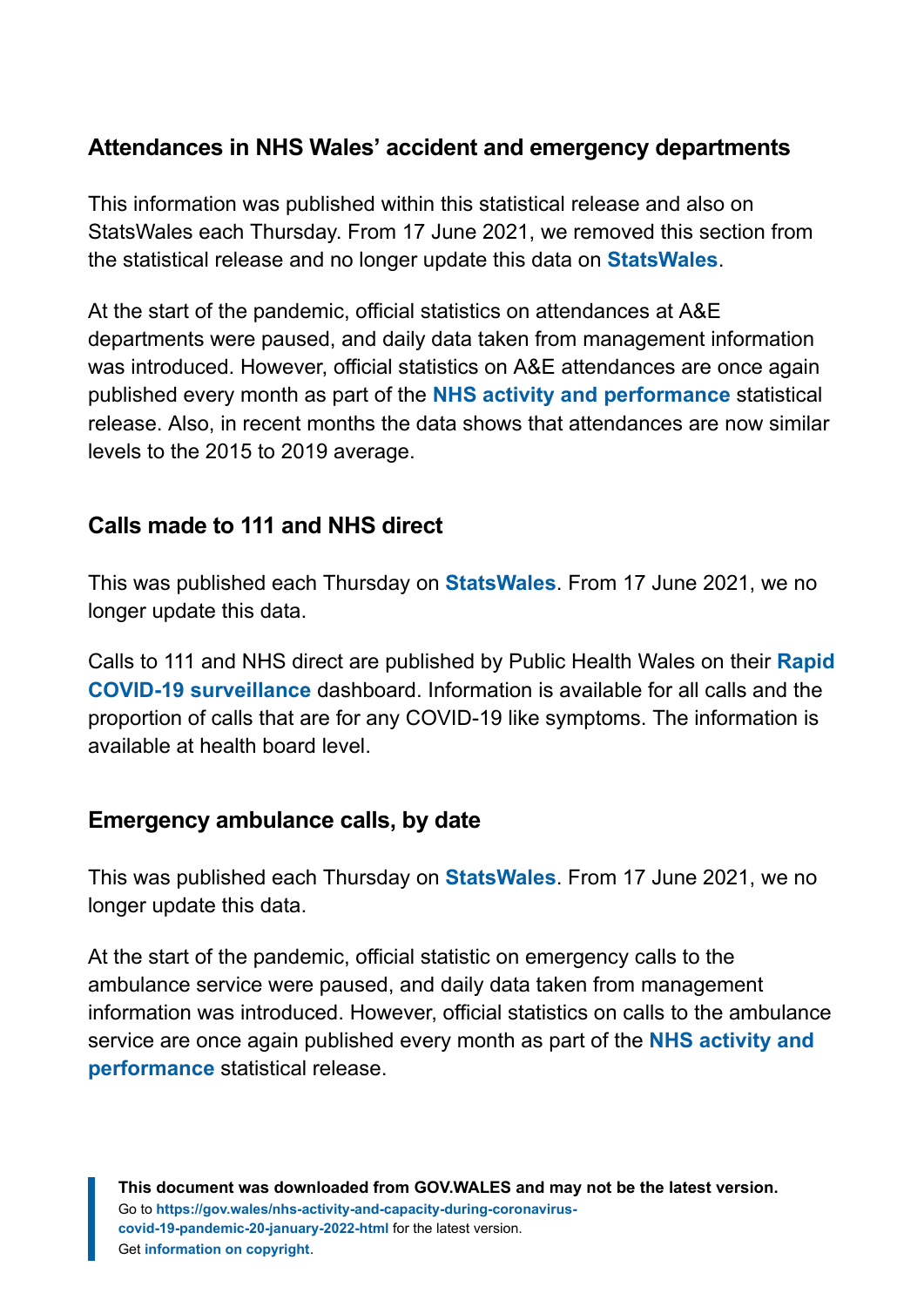# **Hospital activity and capacity**

The health minister announced on 13 March 2020 that all non-urgent activity should stop to prepare for the pandemic.

Following further validation, admissions and hospitalisation data prior to 1 April 2020 were decided to not be suitable for publication. Therefore, the time series begins on 1 April 2020.

Figures on hospitalisations and activity include data from acute hospitals from 1 April 2020, field hospitals from 20 April 2020, community hospitals from 23 April 2020, mental health units from 10 July 2020, and exclude data from private hospitals.

# **Hospital admissions**

Admissions are the number of patients admitted to hospital within a 24-hour period from midnight to midnight each day, for example, 00:00 to 23:59 Monday to be reported on a Tuesday. COVID-19 related admissions include COVID-19 suspected or confirmed patients.

A COVID-19 related admission is defined as an emergency admission to any medical specialty and is either:

- within 14 days of a positive COVID-19 sample being taken; or
- where a COVID-19 sample is taken on the first day of the admission, regardless of whether the result is positive or negative

The emergency medical admissions criteria are intended to provide an approximation for suspected COVID-19 patients.

Patients transferred between hospitals within the same organisation should be excluded from the count of admissions.

Please note that during July 2021, August 2021 and October 2021 Betsi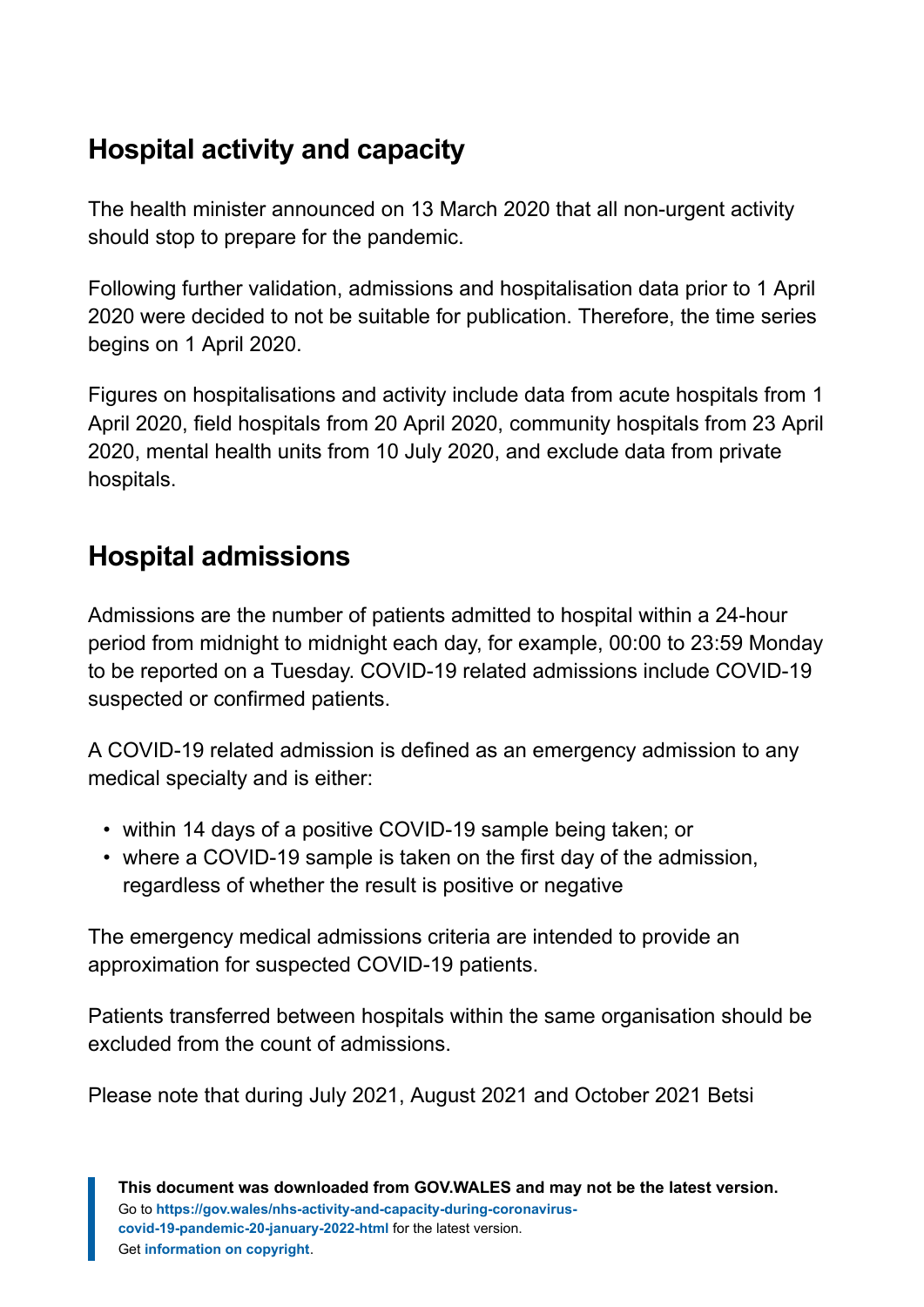Cadwaladr University Health Board were unable to supply data on the number of patients admitted to Ysbyty Glan Clwyd due to a data processing issue. For the specific dates please see the note on **[StatsWales](https://statswales.gov.wales/Catalogue/Health-and-Social-Care/NHS-Hospital-Activity/nhs-activity-and-capacity-during-the-coronavirus-pandemic)**.

From 3 July 2020, guidance was updated to only include emergency admissions in the COVID-19 related admissions figures.

From 29 June 2020, the guidance changed to explicitly ask health boards to exclude transfers between acute and community hospitals from admissions figures. Prior to this, some transfers may have been captured as new admissions.

From 29 June 2020, patients admitted for elective procedures were only included in COVID-19 related admissions if they received a positive COVID-19 test result on arrival at the hospital.

Following the re-introduction of elective procedures from June 2020, patients admitted for elective procedures suspected of having COVID-19 were initially captured in COVID-19 related admissions, even if they received a negative test later. This inflated the numbers of suspected cases in hospital at the time of reporting.

# **Hospitalisations**

The number of COVID-19 related hospitalisations is the number of staffed beds occupied by a patient that satisfies the definition of a 'Confirmed', 'Suspected' or 'Recovering' patient as set out below.

A patient is defined as 'Confirmed' COVID-19 only following a positive test and will remain until downgrading criteria are met. (See recovering COVID-19 below).

A patient is defined as 'Suspected' COVID-19 if they are awaiting the result of a test having been admitted as an emergency under a medical specialty or if they become symptomatic following admission for any other reason. This also includes patients testing negative but continuing to display COVID-19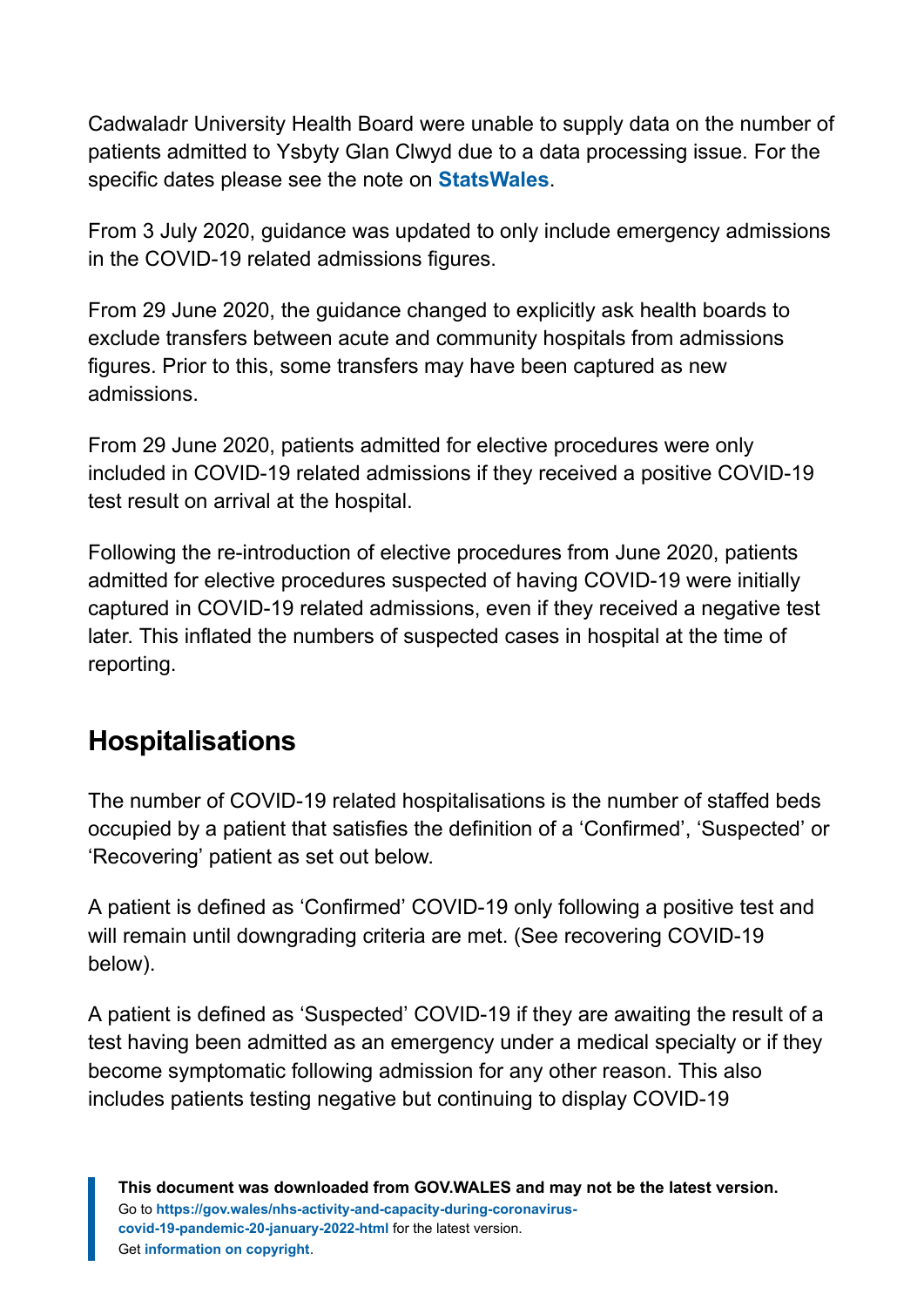symptoms, patients returning a low level positive test result prior to a retest, and discharged COVID-19 patients readmitted with COVID-19 symptoms prior to a retest.

A patient is defined as 'Recovering' COVID-19 if either they have a negative test result as confirmation of transition to recovering COVID or they meet the following criteria:

- completed 14 days post a positive COVID-19 test
- shown clinical improvement in their condition, with at least some respiratory recovery
- had no fever  $(> 37.8^{\circ}C)$  for 48 hours
- no underlying severe immunosuppression

A 'Non-COVID-19' related patient is a patient that does not satisfy any of the suspected, confirmed or recovering COVID-19 criteria described above. Where a patient has acquired a COVID-19 infection during their hospital stay and subsequently meets the downgrading criteria set out above, they should be reported as non-COVID-19.

To ensure accurate and consistent reporting of COVID-19 recovering patients in the hospitalisations data, all health boards were reminded to follow the national guidance for SITREP reporting, and asked to ensure any necessary changes to their daily reporting were implemented by 12 April 2021. Contrary to the guidance, some health boards were counting long stay patients who had fully recovered from COVID-19 in the COVID-19 recovering category, rather than the non-COVID-19 category, which inflated the number of COVID-19 recovering patients. This change resulted in a step-change decrease in the number of recovering patients (a decrease of around 123 patients at the point of implementation). Whilst the impact was seen across most health boards, it mainly impacted the Swansea Bay University Health Board.

From 8 March 2021, Cardiff and Vale University health board aligned their data more closely to the national guidance for SITREP reporting. This change had a small impact on the hospitalisation figures, which resulted in a small increase in the number of confirmed COVID-19 patients and a small decrease in the number of recovering COVID-19 patients.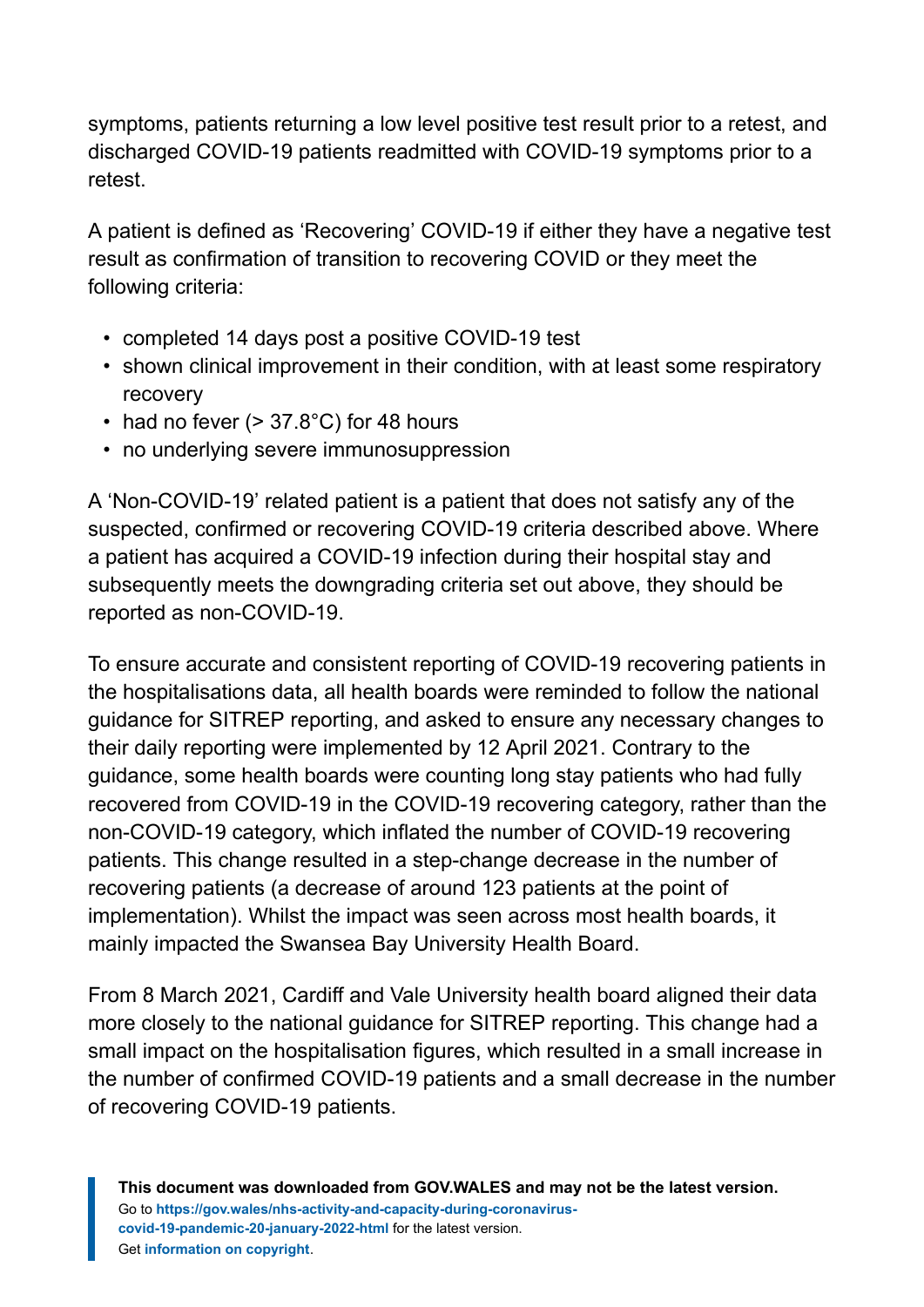From 1 February 2021, guidance was reiterated to health boards that patients who were already in hospital and contracted COVID-19, but have now recovered and are back on their original setting, should be reported as non-COVID-19. This may have affected a small number of patients who were in acute hospitals or mental health settings and may have resulted in a decrease in recovering patients and an increase in non-COVID-19 patients.

From 16 November 2020, data is included from the Grange University Hospital in Aneurin Bevan University Health board. This increased the total number of beds available by around 450 beds.

Data from mental health units were included retroactively from 10 July 2020 for the first time in the release on 20 August 2020. The inclusion of mental health beds had a small impact on beds occupied with COVID-19 patients' figures but a large impact on all beds occupied with non-COVID19 patients and vacant beds, as the majority of mental health beds are not occupied by COVID-19 patients. Mental health units' data are submitted each Friday, and the Friday position is used as proxy for the following week, unless there is a major change in circumstances.

Recovering patients was a category introduced on 26 May 2020 to capture patients who were COVID-19 positive in hospital and who showed no symptoms for 14+ days but remained in hospital on a COVID-19 treatment pathway, often for rehabilitation. There have been some differences in reporting by health boards in the time series which are outlined below.

Please see the **[Chief Statistician's blog](https://digitalanddata.blog.gov.wales/2020/06/04/chief-statisticians-update-measuring-people-in-hospital-and-some-thoughts-on-data-quality/)** for more information on reporting on recovering patients.

On reporting recovering patients, Aneurin Bevan started reporting recovering patients from 7 June 2020, but these were captured in the confirmed COVID-19 category before. Cardiff and Vale classified recovering patients as non-COVID-19 patients between 1 May 2020 and 22 May 2020. Following the change in guidance, Cardiff and Vale re-categorised these patients as COVID-19 patients, capturing them in the confirmed COVID-19 category until the recovering category was introduced on 26 May 2020.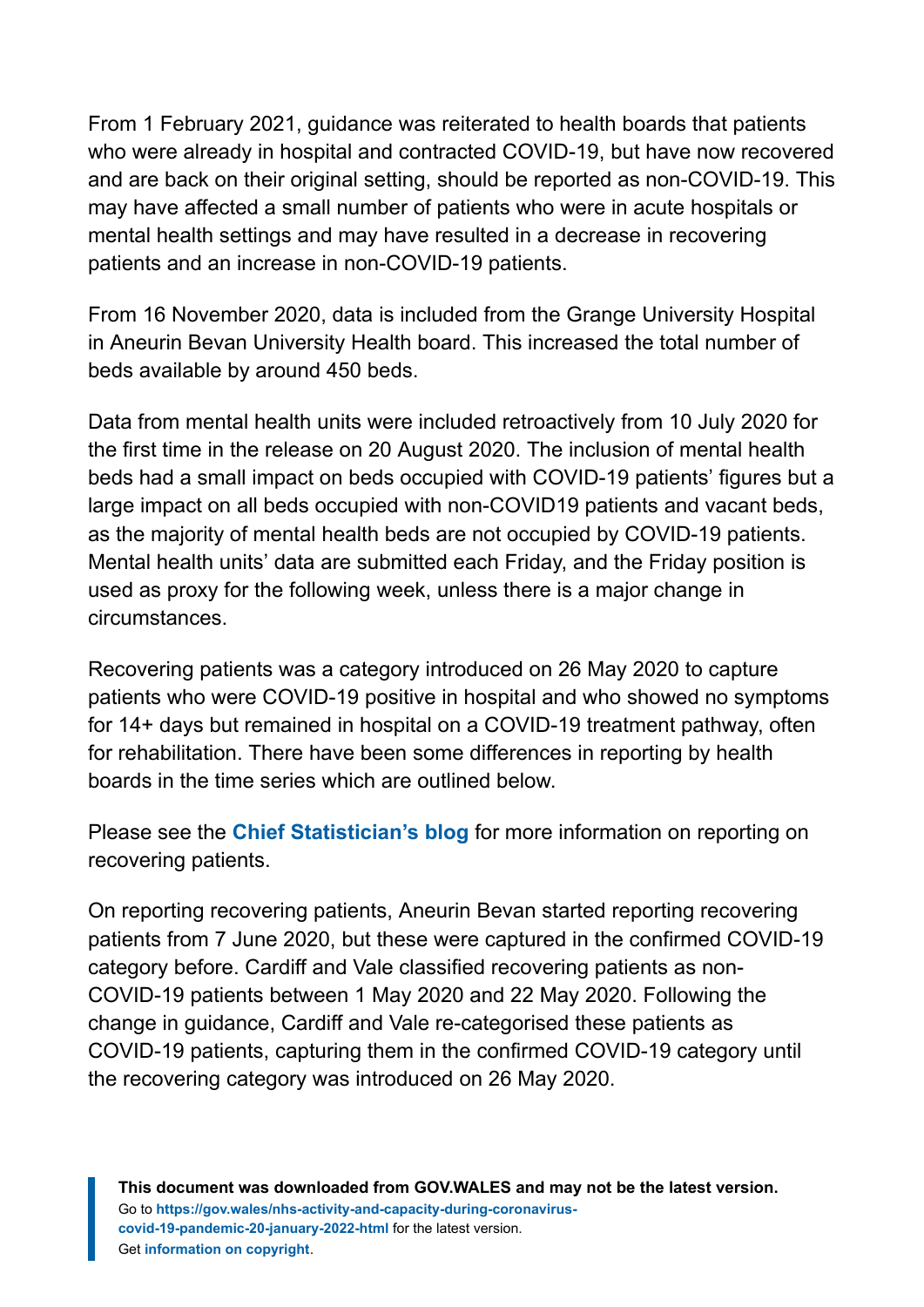From June 2020, hospitals began closing some of the additional surge capacity that was previously put in place for the COVID-19 pandemic.

# **Invasive ventilated beds**

From 18 January 2021, no patients occupying an invasive ventilated bed (critical care bed) should be counted as 'recovering' COVID-19 patients as they are still requiring a high level of care. Any patient previously reported as 'recovering' are now counted under 'confirmed'. This resulted in an increase in the number of invasive ventilated beds occupied by 'confirmed' COVID-19 patients (an increase of around 14 patients at the point of implementation) and no invasive ventilated beds showing as occupied by 'recovering' patients. This change had no impact on the total number of COVID-19 related patients.

From 13 November 2020, only critical care beds that could be staffed were included as available. Previously all critical care beds had been included regardless of whether they could be staffed. Staffed beds are those that can be staffed at the time of the census. General and acute beds only include beds that can be staffed. However, not all health boards implemented this change on that date. Following and update to guidance, more local health boards implemented this change from 4 December 2020.

From 19 October 2020, data for specialist critical care beds (such as those in Burns and Plastic in Morriston) and other specialist acute beds (such as maternity) across other acute sites have been included. These beds have been included in the data as they are part of the available bed stock, and may be used for COVID-19 patients in exceptional circumstances. The majority of these beds are not occupied with COVID-19 patients. Therefore the inclusion of these had very little impact on the number of beds occupied with COVID-19 patients but a larger impact on vacant beds and those occupied with non-COVID19 patients.

# **Comparability**

Please see the **[UK Government COVID-19 dashboard](https://coronavirus.data.gov.uk/)** for information on healthcare at a UK level. Note: the healthcare data presented in the UK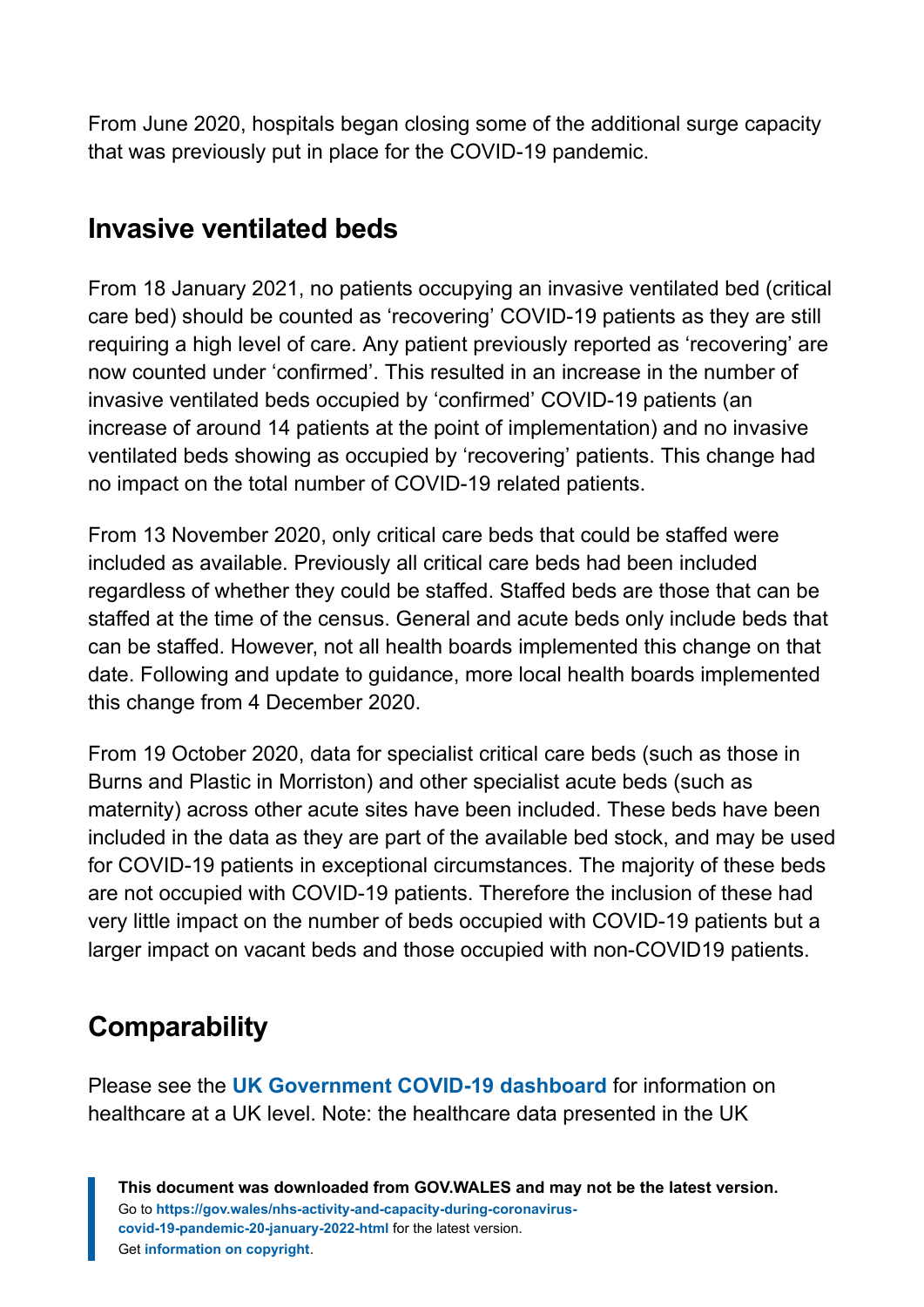dashboard differs from this publication. Data for Wales on the UK dashboard includes data for acute hospitals only which was initially provided to enable better comparability with other countries. Whereas this publication includes data from acute, community, field hospitals and mental health units to provide a more comprehensive view of the system in Wales. From 11 December 2020, data for England presented on the UK dashboard was updated to align with NHS England publications and as a result the full time series for this item was revised. Data for England on the UK dashboard now includes data from acute, community, field hospitals and mental health units. Due to this reporting change, we are reviewing the suitability of data currently provided for Wales. Estimates of the number of people who had coronavirus in England and Wales is also published by the Office for National Statistics in **[Coronavirus \(COVID-19\)](https://www.ons.gov.uk/peoplepopulationandcommunity/healthandsocialcare/conditionsanddiseases/bulletins/coronaviruscovid19infectionsurveypilot/previousReleases) [Infection Survey](https://www.ons.gov.uk/peoplepopulationandcommunity/healthandsocialcare/conditionsanddiseases/bulletins/coronaviruscovid19infectionsurveypilot/previousReleases)**.

Please note that health care surveillance data presented in the **[Public Health](https://public.tableau.com/profile/public.health.wales.health.protection#!/vizhome/RapidCOVID-19virology-Public/Headlinesummary) [Wales \(PHW\) dashboard](https://public.tableau.com/profile/public.health.wales.health.protection#!/vizhome/RapidCOVID-19virology-Public/Headlinesummary)** differ from this publication. The PHW dashboard uses data systematically collected through ICNET, the hospital infection control data system used across Wales. It includes hospital in-patients with a laboratory confirmed result and does not count any patients who were admitted and discharged on the same day.

The Welsh Government publication uses data sourced from daily management information provided by health boards. Guidance was issued to local health boards for completion and submission of the data return. However, data collection methods may vary between health boards. It includes COVID-19 related patients as suspected, confirmed and recovering, as well as non-COVID-19 patients.

The narrower definition used by PHW will likely result in smaller numbers of reported COVID-related admissions compared to the Welsh Government publication, but provides a systematic way of carrying out surveillance of patients requiring hospital stays with confirmed COVID-19.

# **National Statistics status**

These statistics are not National Statistics. However, as far as has been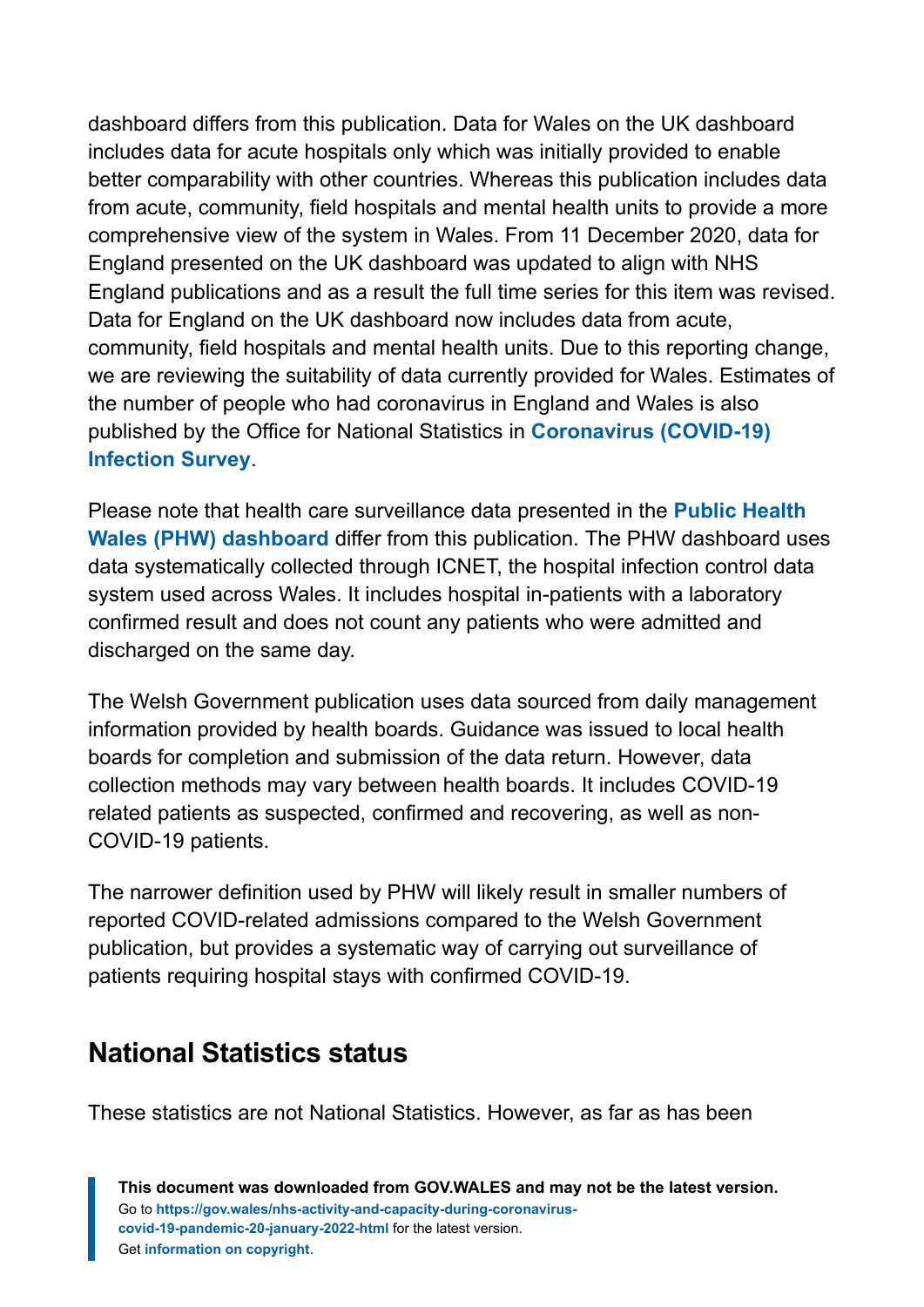practicable, they have been collected and validated in accordance with the pillars and principles within the **[Code of Practice for Statistics](https://code.statisticsauthority.gov.uk/)**. We continue to develop the data collection and quality assurance process to improve the data.

These statistics have been produced quickly in response to developing world events.

# **Well-being of Future Generations Act (WFG)**

The Well-being of Future Generations Act 2015 is about improving the social, economic, environmental and cultural wellbeing of Wales. The Act puts in place seven wellbeing goals for Wales. These are for a more equal, prosperous, resilient, healthier and globally responsible Wales, with cohesive communities and a vibrant culture and thriving Welsh language. Under section (10)(1) of the Act, the Welsh Ministers must (a) publish indicators ("national indicators") that must be applied for the purpose of measuring progress towards the achievement of the wellbeing goals, and (b) lay a copy of the national indicators before Senedd Cymru. Under section 10(8) of the Well-being of Future Generations Act, where the Welsh Ministers revise the national indicators, they must as soon as reasonably practicable (a) publish the indicators as revised and (b) lay a copy of them before the Senedd. These national indicators were laid before the Senedd in 2021. The indicators laid on 14 December 2021 replace the set laid on 16 March 2016.

Information on the indicators, along with narratives for each of the wellbeing goals and associated technical information is available in the **[Wellbeing of](https://gov.wales/wellbeing-wales) [Wales report](https://gov.wales/wellbeing-wales)**.

Further information on the **[Well-being of Future Generations \(Wales\) Act](https://gov.wales/well-being-future-generations-wales-act-2015-guidance) [2015](https://gov.wales/well-being-future-generations-wales-act-2015-guidance)**.

The statistics included in this release could also provide supporting narrative to the national indicators and be used by public services boards in relation to their local wellbeing assessments and local wellbeing plans.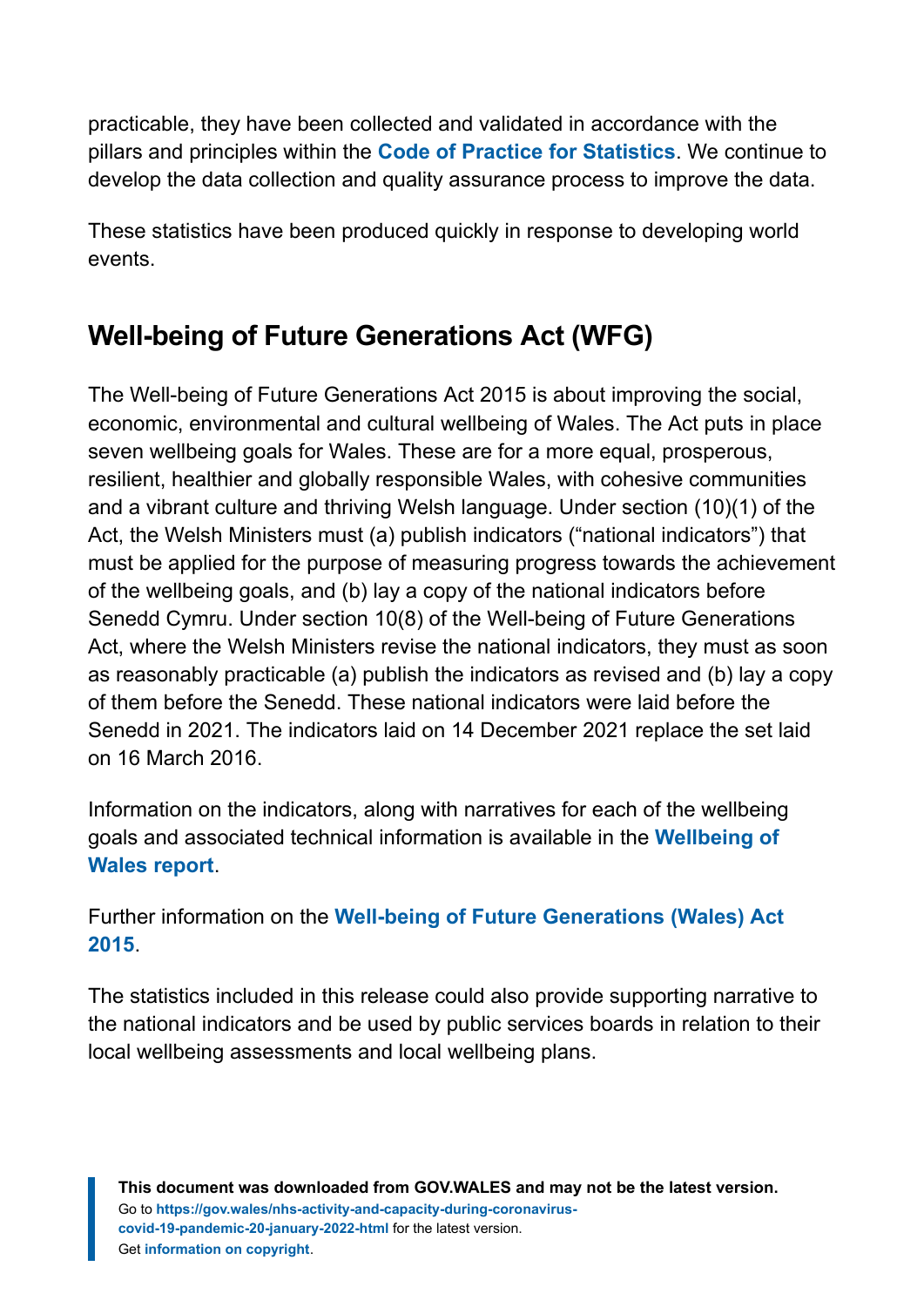# **Next update**

Thursday 27 January 2022.

# **We want your feedback**

We are considering reducing the frequency of some of the COVID-19 related statistical releases, including this publication. We welcome any comments or feedback on how you use these releases, and any changes to them via **[kas.covid19@gov.wales](mailto:kas.covid19@gov.wales)**.

# <span id="page-18-0"></span>**Contact details**

For queries about the data: Statistician: Ryan Pike Telephone: 0300 025 6415 Email: **[kas.covid19@gov.wales](mailto:kas.covid19@gov.wales)**

Media: 0300 025 8099

SFR 23/2022